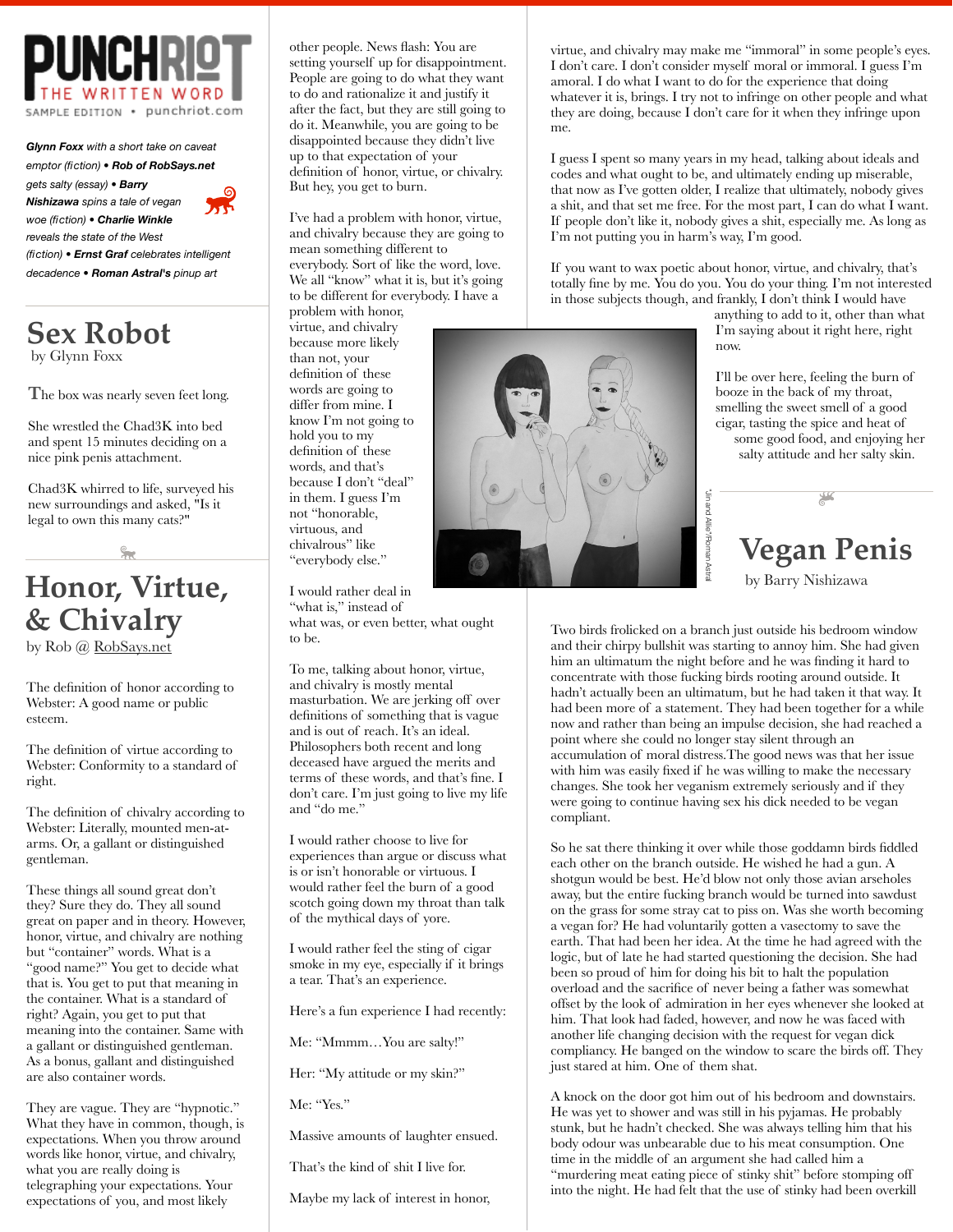as there was not a hunk of shit on earth that did not smell. He had heard of people whose shit apparently smelt like roses, but he was yet to encounter any. He opened the door. Standing on the other side was a dwarf in a butcher's uniform.

His navy coloured apron with white stripes looked to be custom made, but the knives on his utility belt were standard size. At first glance he looked like a toddler playing dress up, but the knife on his belt caught the sun on its steel and put to rest any assumptions that this was a game.

"MOTHERFUCKER! HAVE I GOT A DEAL FOR YOU!" said the dwarf.

"Excuse me?" he said.

"I've got a deal for you," said the dwarf.

"Did you call me a motherfucker?" he said.

"Yes, but it was in the context of the deal," said the dwarf.

"Oh, that's ok then," he said. The dwarf then proceeded to tell him all about the four pounds of meat he was willing to provide him for \$30 a week. "Look, the deal sounds good," he said.

"Fucking oath, it's good," said the dwarf.

"But I'm going through a transition in my life," he said.

"You transgender?" said the dwarf.

"No, I'm making some changes, he said.

"What's that got to do with meat?" said the dwarf.

"Well, I'm going to become a vegan," he said.

"So you're gay?" said the dwarf.

"No. Why would you say that?" he said.

"BECAUSE ONLY LESBIANS BECOME VEGANS!" said the dwarf and he kicked him in the shins and ran off. The dwarf had been wearing steel capped shoes so the kick had hurt a considerable amount. He considered calling the little bastard's company but realised he had gotten no information from the dwarf other than being told he was a lesbian for considering veganism. He closed the door.

He went into the kitchen to get something to eat. His phone started ringing and he looked at it before deciding whether he'd answer it. The display read "private number." Against all better judgement he answered it. "Hello," he said.

"Lesbian," whispered the voice on the other end.

"Who is this?"

"Lesbian," whispered the voice again.

"Listen here you midget fuck, just fuck off," he said.

"No," said the voice and it hung up. He put his phone down and opened the cupboard. There was so much food in the kitchen that would have to be thrown out now that he was a vegan. *(continued)*

*This is a sample issue of The PunchRiot literary magazine. Regular publication begins with Volume 1, Issue 1 in mid-April. Please visit our website at [punchriot.com](http://punchriot.com) for articles, author interviews, book reviews, and more content.*



Had he actually decided to do this, though? The encounter with the dwarf had pushed him towards taking the leap, but if he was truly honest the main motivation was to have a vegan certified penis. He got a text message on his phone. It was her. "So, did you decide?" she texted.

"Yeah, I'll become a fucking vegan," he texted back.

"I sense anger in your text. Where is this coming from?"

"I had a run in with a dwarf before. It's ok though."

"Dwarf is kind of discriminatory. The correct term is vertically challenged or little people."

"He was trying to sell me meat."

"Fucking midget!"

"Yeah."

"I'm so glad you're doing this."

"Yeah. I just want to have sex again."

"Well, it'll take a few weeks for all the meat to leave your system."

"Right."

"Anyway, maybe we can catch up later?"

"Sure," he texted and put down the phone. He opened the cupboard and pulled out a box of vegan approved rice crispies. He jammed his hand into the box and brought out a fistful.

Instead of eating them he crushed them in his hand and put them back in the box. He then kicked the box across the kitchen. He was angry at her. He thought about eating a steak and fucking a prostitute after killing the dwarf. He decided he had to get out of the house.

He drove for half an hour until he ran out of road and only had the ocean in front of him. Groups of people were running along the sand, chasing each other into the water. He hated sand and the thought of it touching his feet gave him goosebumps. He was still angry about having to wait a few weeks after ceasing all meat consumption to have sex with her. He wished a dolphin or whale would beach itself so he could run down to it with his shoes on and stab it multiple times. He especially hated dolphins with their rapey smiles and dick shaped noses. If any animal had been designed for sexual assault, it was the dolphin. He wound the window down to let the sea air into the car but a whole heap of seagulls were picking the shit out of a fish carcass and the stench had bummed a ride on the breeze and found its way up his nostrils. He pulled the middle finger at the seagulls and backed out. An elderly couple who were enjoying the view of the ocean mistakenly thought he had pulled the finger at them. They responded with their own version, a somewhat more arthritic incarnation of the said physical expletive. He drove off oblivious as to what had happened.

He spent the next two hours driving around in circles. This got boring so he pretended he was a tour guide and he was driving a bus full of holiday makers. He pointed out various locations that he drove past and gave a detailed run down of what used to be there. He spotted a vegan grocery store and decided he'd go inside and check it out. In one of the aisles was a sickly looking guy with a full faced beard. He looked close to death, most likely from AIDS. "Hey there, shop assistant. I need help," he said.

"Sure," said the shop assistant.

"I need a vegan penis."

"What?"

"My cock. It needs to be vegan."

"I don't know anything about that."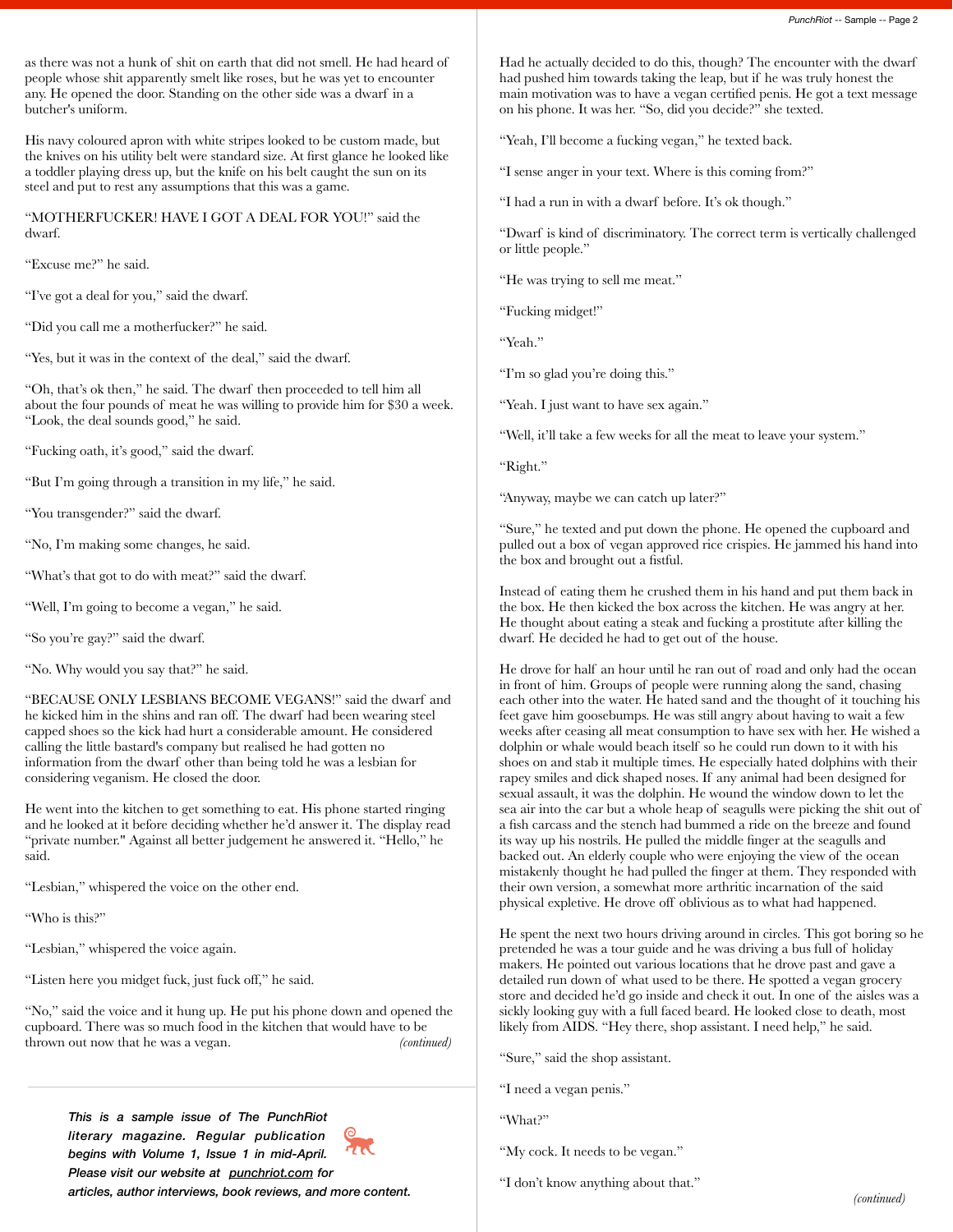"Why not?"

"My cock hasn't worked since going vegan," said the shop assistant, a touch of sadness in his otherwise dead eyes.

"So why the fuck are you still doing this shit?"

"My girlfriend insists," said the shop assistant. Seeing that he wasn't going to get anything worthwhile out of this insect shell of a human being, he bought some organic soy chips fried in soybean oil and left.

He called her when he was back in the car. "Hey, this vegan shit makes you impotent," he said.

"What? Who said that?"

"The guy in the vegan grocery store."

"He doesn't know shit."

"No. You don't know shit, you fucking bitch. There's no such thing as a vegan penis! You've been bullshitting me all along."

"I think you need to think about how you're speaking to me. You chose to be a vegan so we can be together. I can't have a murderer in my life," she said.

"What?!" he said and he heard a male voice on the other end of the line.

"Who the fuck is this?" said the voice.

"Her boyfriend," he said.

"That's funny, I'm her boyfriend. You must think you're her boyfriend," said the voice.

"No, I'm pretty sure we're a couple," he said.

"Well, this is confusing," said the voice.

"Hang on, have you had the vasectomy?" he said.

"No, next week."

"Well I have and I'm in the process of becoming a vegan for that bitch."

"Extreme," said the voice.

"You can have her," he said and hung up.

The rest of the night played out like the dark thoughts that had plagued him most of that day. The first thing he did was eat a steak. Part of him wanted to ask the waiter if they had cuts of meat that had come from tortured cows but he thought better of it. Instead he ordered it rare and repeated the words "bitch" and "cunt" between each bite of meat. When he had eaten he then drove around looking for a prostitute. The streets were virtually empty and if he was completely honest with himself, he didn't know the first thing about soliciting a woman for sex. He had never so much as been to a strip bar. He drove back to the beach. It was dark now and he could no longer see the waves crashing into the sand. He wondered if there was anyone down there fucking. He thought about what having sand on your genitals and inside the various orifices might feel like and winced. He tried calling her, but it went straight to voice mail. She'd clearly blocked his number. He put the phone down and it started ringing. "Hello?" he said in the dark.

"Lesbian," whispered the voice on the other end.

"Not you again. Look, I'm not a vegan anymore. I just ate a steak."

"Where did you get it?"

"At a restaurant."

"How much?"

"Does it really matter?"

"Yes, it does actually. I like to keep informed of my competitors."

"Anyway, how do you know my number?"

"It was written on the phone bill you had on your fridge," said the dwarf.

"And how the FUCK did you see that?" he said.

"I've been breaking into your house every night for a month."

"HOW DARE YOU!"

"Did you notice? No. So what's the big deal? We spooned three nights ago for fourteen minutes."

"Gross."

"Whatever, man. Just come home, I miss you," said the dwarf.

"You're at my place?"

"Yep. Fancy another steak?" said the dwarf.

"Sure, why not? See you soon," he said and hung up. On the drive home he thought about killing the dwarf and leaving the head on her doorstep.

## **A Visit to the Doctor**

by Charlie Winkle

**E**mma sat in the doctor's waiting room. Painted a bright yellow with rainbows splashed across the walls. In the middle of the room there was a small table with magazines and another larger table with a variety of stuffed animals. There was a bright green elephant, a red tortoise, a black cat and an orange lion. These were not toys for children, rather "comfort animals" for the adult patients. Much psychological literature had been released over the preceding decade detailing how traumatic and overwhelming a visit to the doctors could be and the addition of these "comfort animals" to the waiting room had seen a great reduction in the average stress and anxiety levels of Dr. Malkin's patients. Dr. Malkin and his receptionist Ms. Adebayo (who had emigrated from Nigeria) could both attest to that.

Emma's appointment with Dr. Malkin was for 11am and it was now 11.22am. She picked up the orange lion and stroked him although then deciding he looked a little aggressive and fierce, placed him back on the table facing away from her. Just as she did Dr. Malkin's current patient, a massively obese Indian woman, waddled out of his office, breathing and huffing noisily. Any walking was obviously an effort for this woman and Emma said a silent thank you that whilst she wasn't in perfect shape she could still move with great energy and agility. Ms. Adebayo looked up at Emma and said "You can go in now Emma." Emma stood and went in to Dr. Malkin's office.

"Emma! Good morning. I'm sorry to have kept you waiting although I had a little trouble with the previous patient who had got herself lodged in the chair. It wasn't easy getting her out! Okay. Well, we got your cholesterol test back from the lab. Do I have your consent to read you the numbers?" Emma was frightened. She knew that she didn't eat as well as she should and wasn't expecting stellar results. College was tough. Gender studies was an involved degree and took up so much time! Was she to blame if her diet had to take second priority to learning how to fix a broken society?